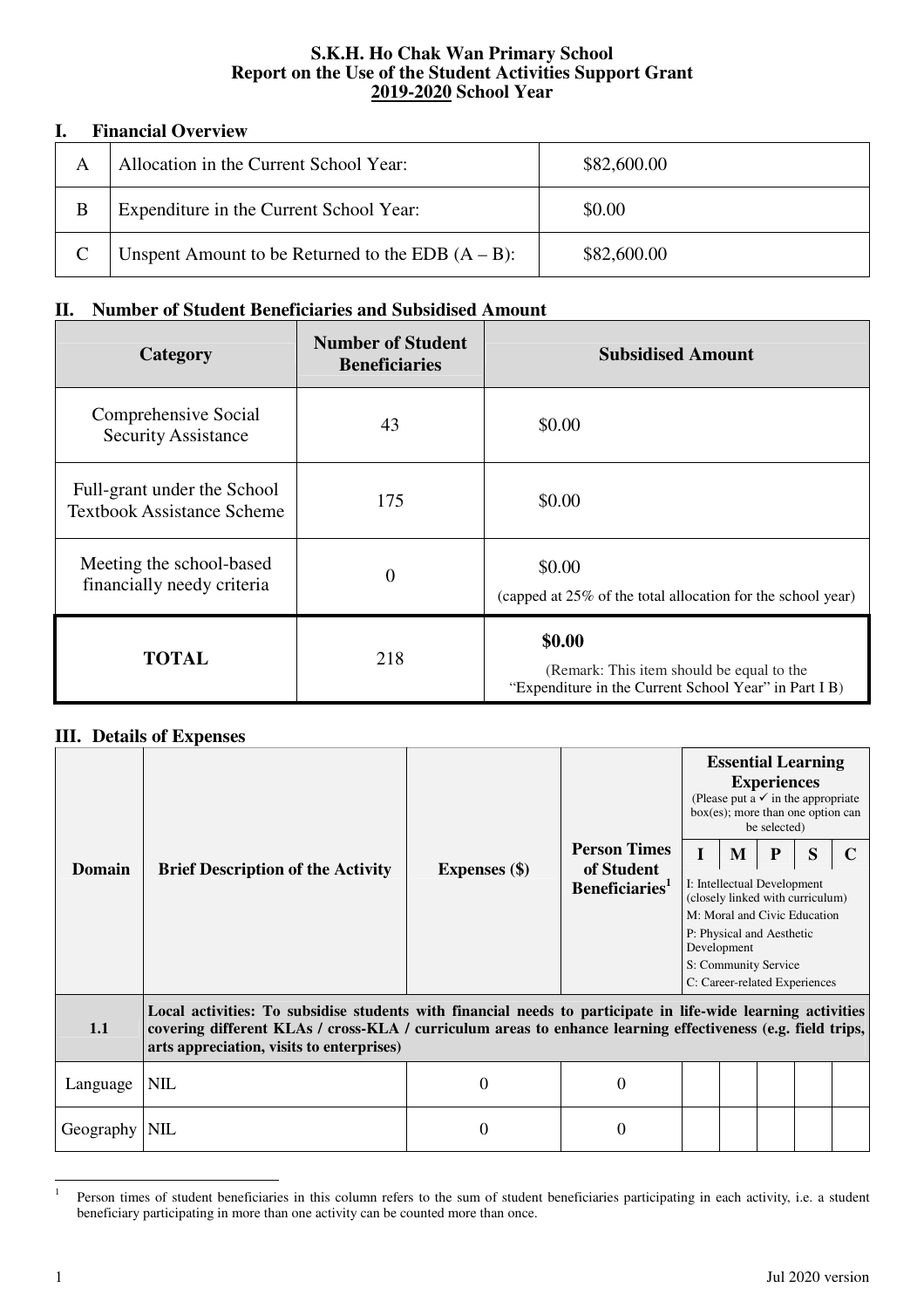|                            |                                                                                                                                                                                                                                                                                                                                                                                                                          |                      |                                          | <b>Essential Learning</b><br><b>Experiences</b><br>(Please put a $\checkmark$ in the appropriate<br>$box(es)$ ; more than one option can<br>be selected)                                             |   |   |   |             |  |  |
|----------------------------|--------------------------------------------------------------------------------------------------------------------------------------------------------------------------------------------------------------------------------------------------------------------------------------------------------------------------------------------------------------------------------------------------------------------------|----------------------|------------------------------------------|------------------------------------------------------------------------------------------------------------------------------------------------------------------------------------------------------|---|---|---|-------------|--|--|
| <b>Domain</b>              |                                                                                                                                                                                                                                                                                                                                                                                                                          |                      | <b>Person Times</b>                      | $\bf{I}$                                                                                                                                                                                             | M | P | S | $\mathbf C$ |  |  |
|                            | <b>Brief Description of the Activity</b>                                                                                                                                                                                                                                                                                                                                                                                 | <b>Expenses</b> (\$) | of Student<br>Beneficiaries <sup>1</sup> | I: Intellectual Development<br>(closely linked with curriculum)<br>M: Moral and Civic Education<br>P: Physical and Aesthetic<br>Development<br>S: Community Service<br>C: Career-related Experiences |   |   |   |             |  |  |
| Chinese<br>History         | <b>NIL</b>                                                                                                                                                                                                                                                                                                                                                                                                               | $\boldsymbol{0}$     | $\overline{0}$                           |                                                                                                                                                                                                      |   |   |   |             |  |  |
| $\cdots$                   |                                                                                                                                                                                                                                                                                                                                                                                                                          |                      |                                          |                                                                                                                                                                                                      |   |   |   |             |  |  |
| Cross-KLA<br>$(e.g. STEM)$ | <b>NIL</b>                                                                                                                                                                                                                                                                                                                                                                                                               | $\boldsymbol{0}$     | $\overline{0}$                           |                                                                                                                                                                                                      |   |   |   |             |  |  |
|                            | <b>Expenses on Item 1.1</b>                                                                                                                                                                                                                                                                                                                                                                                              | $\boldsymbol{0}$     | $\boldsymbol{0}$                         |                                                                                                                                                                                                      |   |   |   |             |  |  |
| 1.2                        | Local activities: To subsidise students with financial needs to participate in diversified life-wide learning<br>activities with a view to enriching the five essential learning experiences for them (e.g. activities on multiple<br>intelligences; physical, aesthetic and cultural activities; leadership training; service learning; clubs and<br>societies; school team training; uniformed groups; military camps) |                      |                                          |                                                                                                                                                                                                      |   |   |   |             |  |  |
|                            | <b>NIL</b>                                                                                                                                                                                                                                                                                                                                                                                                               | $\boldsymbol{0}$     | $\overline{0}$                           |                                                                                                                                                                                                      |   |   |   |             |  |  |
|                            | <b>Expenses on Item 1.2</b>                                                                                                                                                                                                                                                                                                                                                                                              | $\overline{0}$       | $\mathbf{0}$                             |                                                                                                                                                                                                      |   |   |   |             |  |  |
| 1.3                        | Non-Local activities: To subsidise students with financial needs to participate in non-local exchange<br>activities or non-local competitions                                                                                                                                                                                                                                                                            |                      |                                          |                                                                                                                                                                                                      |   |   |   |             |  |  |
|                            | <b>NIL</b>                                                                                                                                                                                                                                                                                                                                                                                                               | 0                    | $\theta$                                 |                                                                                                                                                                                                      |   |   |   |             |  |  |
|                            | <b>Expenses on Item 1.3</b>                                                                                                                                                                                                                                                                                                                                                                                              | $\overline{0}$       | $\mathbf{0}$                             |                                                                                                                                                                                                      |   |   |   |             |  |  |
| 1.4                        | To subsidise students with financial needs to purchase basic and essential learning materials and equipment<br>for participating in life-wide learning activities                                                                                                                                                                                                                                                        |                      |                                          |                                                                                                                                                                                                      |   |   |   |             |  |  |
|                            | NIL                                                                                                                                                                                                                                                                                                                                                                                                                      | $\boldsymbol{0}$     | $\overline{0}$                           |                                                                                                                                                                                                      |   |   |   |             |  |  |
|                            | <b>Expenses on Item 1.4</b>                                                                                                                                                                                                                                                                                                                                                                                              | $\mathbf{0}$         | $\overline{0}$                           |                                                                                                                                                                                                      |   |   |   |             |  |  |
| 1.5                        | <b>Others</b>                                                                                                                                                                                                                                                                                                                                                                                                            |                      |                                          |                                                                                                                                                                                                      |   |   |   |             |  |  |
|                            | <b>NIL</b>                                                                                                                                                                                                                                                                                                                                                                                                               | $\boldsymbol{0}$     | $\overline{0}$                           |                                                                                                                                                                                                      |   |   |   |             |  |  |
|                            | <b>Expenses on Item 1.5</b>                                                                                                                                                                                                                                                                                                                                                                                              | $\boldsymbol{0}$     | $\boldsymbol{0}$                         |                                                                                                                                                                                                      |   |   |   |             |  |  |
| 1.6                        | To pay the expenses incurred from the cancellation of learning activities due to the COVID-19 outbreak<br>under the one-off measure                                                                                                                                                                                                                                                                                      |                      |                                          |                                                                                                                                                                                                      |   |   |   |             |  |  |
|                            | <b>NIL</b>                                                                                                                                                                                                                                                                                                                                                                                                               | $\boldsymbol{0}$     | $\overline{0}$                           |                                                                                                                                                                                                      |   |   |   |             |  |  |
|                            | <b>Expenses on Item 1.6</b>                                                                                                                                                                                                                                                                                                                                                                                              | $\mathbf{0}$         | $\boldsymbol{0}$                         |                                                                                                                                                                                                      |   |   |   |             |  |  |
|                            | <b>Total</b>                                                                                                                                                                                                                                                                                                                                                                                                             | $\boldsymbol{0}$     | $\overline{0}$                           |                                                                                                                                                                                                      |   |   |   |             |  |  |